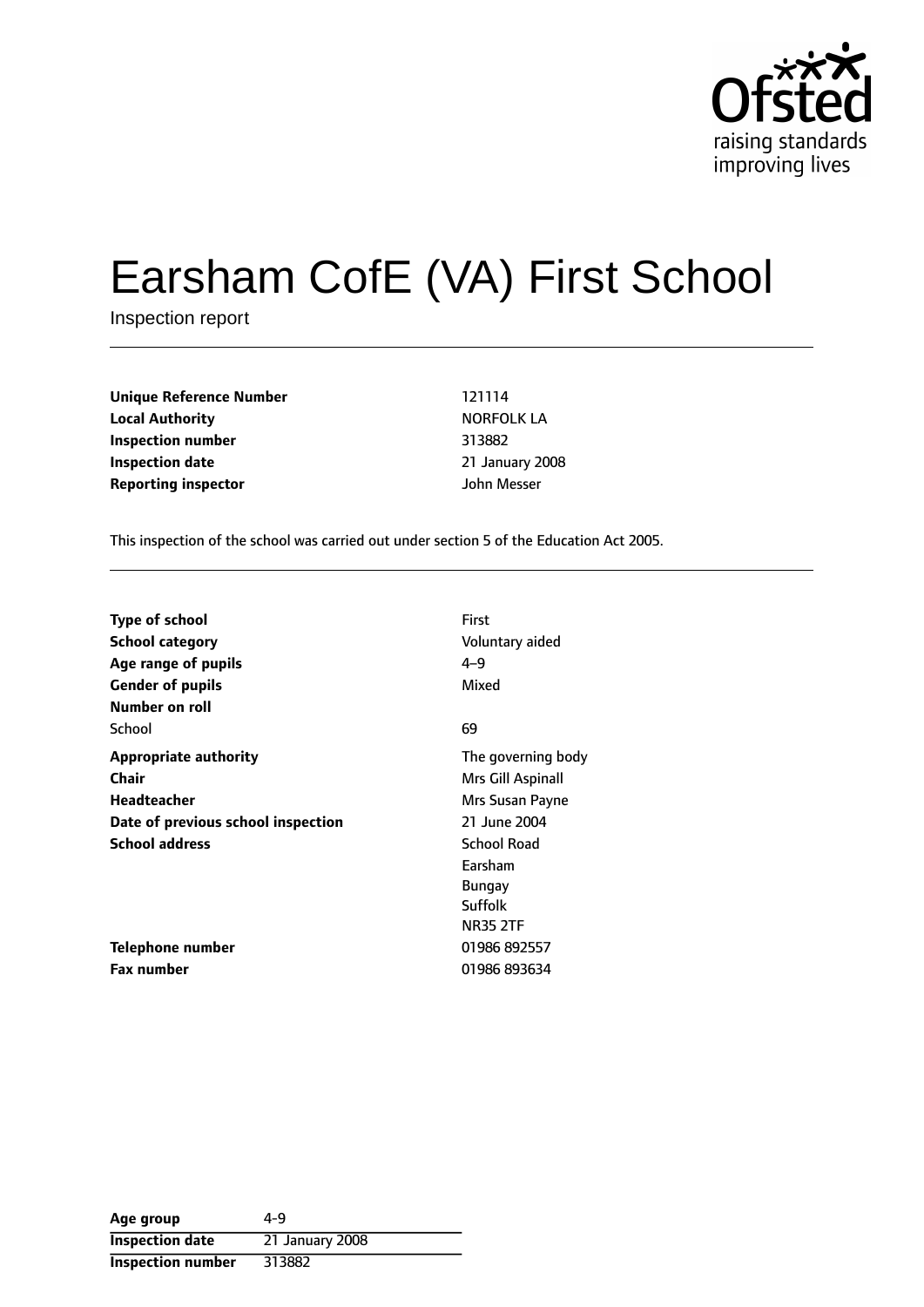.

© Crown copyright 2008

#### Website: www.ofsted.gov.uk

This document may be reproduced in whole or in part for non-commercial educational purposes, provided that the information quoted is reproduced without adaptation and the source and date of publication are stated.

Further copies of this report are obtainable from the school. Under the Education Act 2005, the school must provide a copy of this report free of charge to certain categories of people. A charge not exceeding the full cost of reproduction may be made for any other copies supplied.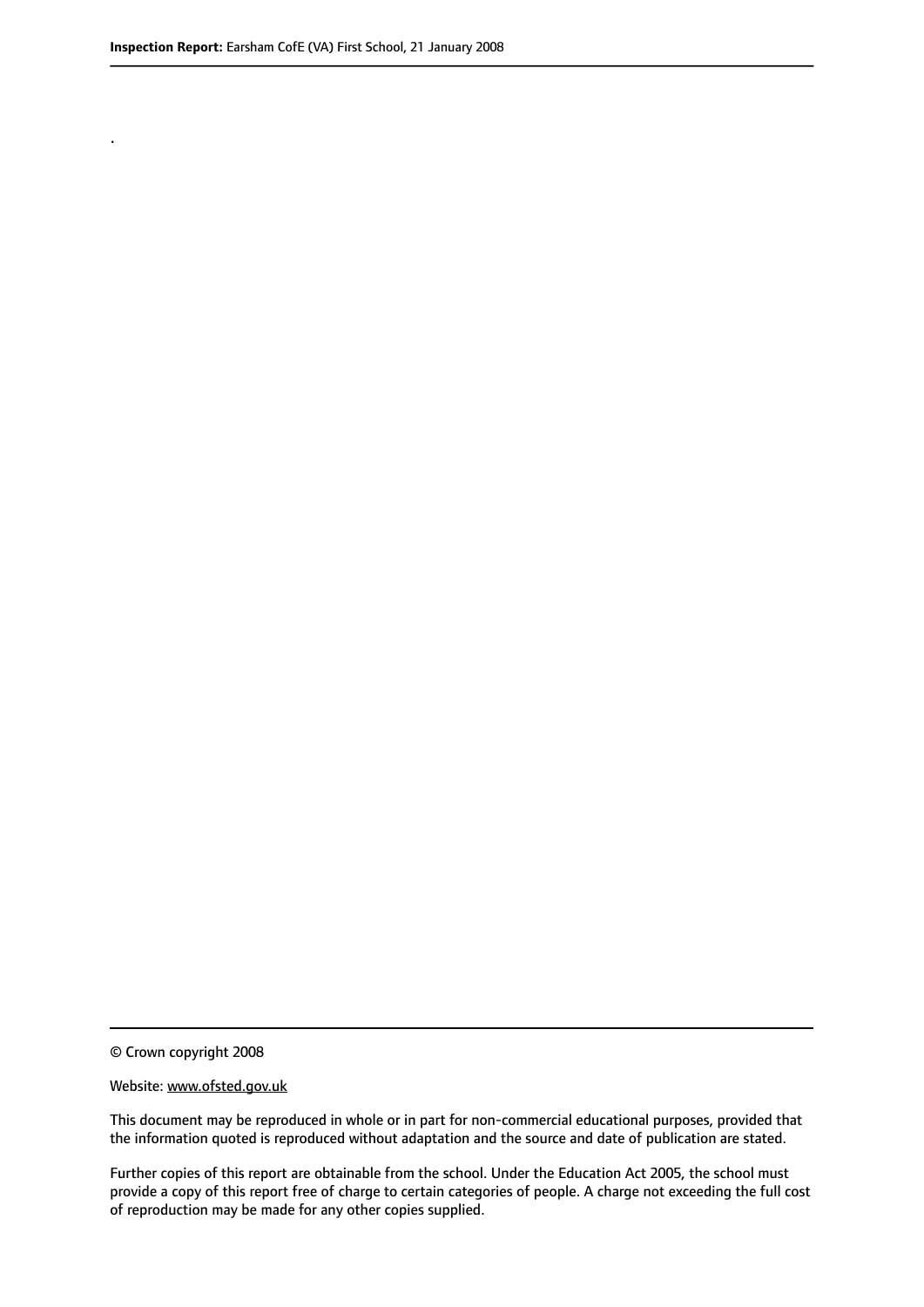# **Introduction**

The inspection was carried out by two Additional Inspectors.

#### **Description of the school**

This village school is much smaller than average. The proportion of pupils entitled to free school meals is below average. Most pupils are of White British heritage. A few pupils from Traveller families attend the school when in the area. The proportion of pupils with learning difficulties or disabilities is average. Children's attainment on entry to the school is average. A large proportion of pupils transfer to this school after the normal time of admission into Reception often into Years 2 and 3. The school has a Healthy Schools award.

#### **Key for inspection grades**

| Grade 1 | Outstanding  |
|---------|--------------|
| Grade 2 | Good         |
| Grade 3 | Satisfactory |
| Grade 4 | Inadequate   |
|         |              |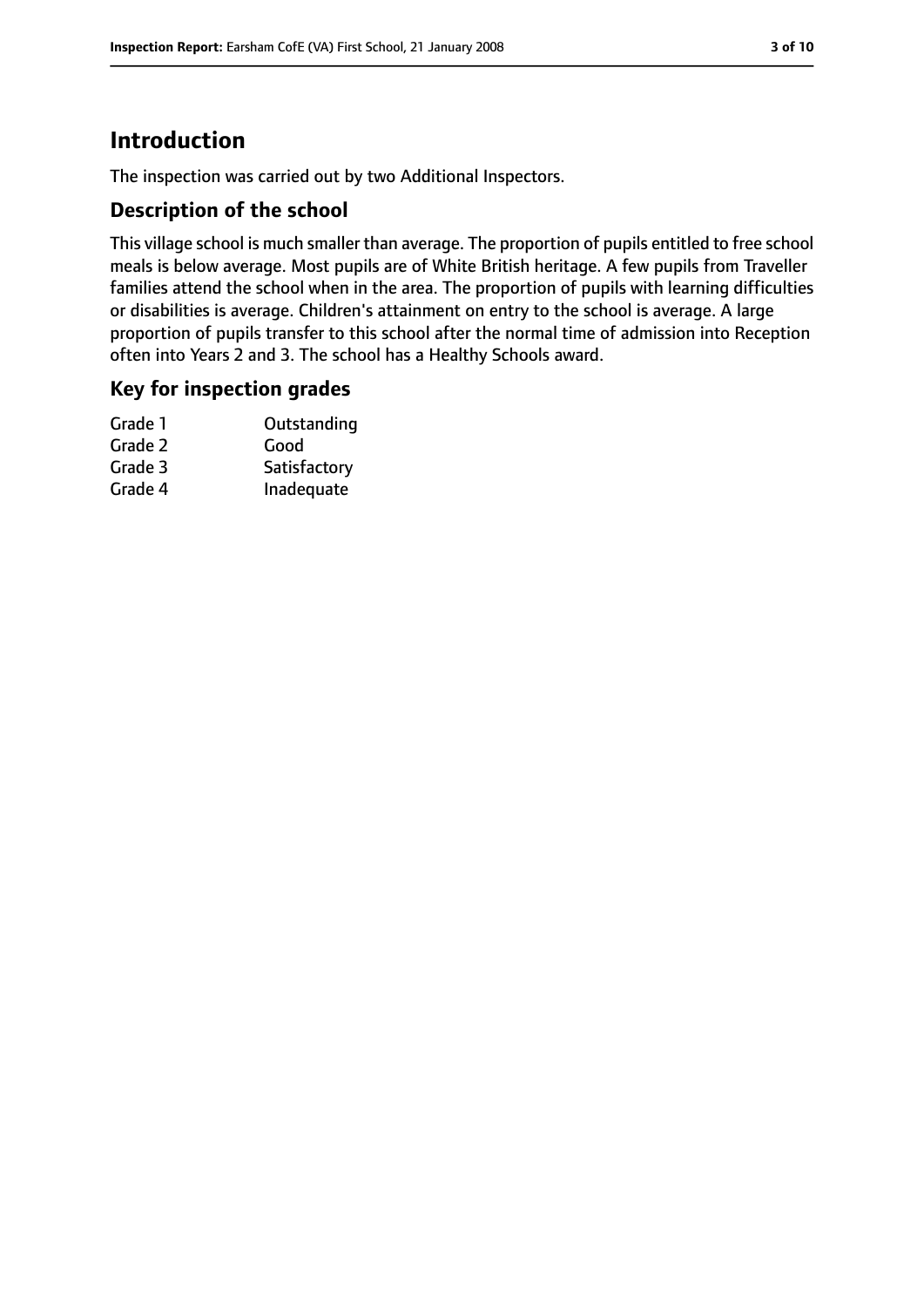# **Overall effectiveness of the school**

#### **Grade: 2**

This is a good school. Pupils make good progress and attain standards that are above average. The school has been successful in managing a difficult period caused by a succession of long-term staff absences so that any adverse effects on pupils' learning have been kept to a minimum. It is now entering a more settled period. The leadership and management of the school are good. The headteacher promotes a strong sense of teamwork and gives clear direction to the work of the school. The highly skilled team of teaching assistants is deployed exceptionally well. The team is used in a flexible way so that pupils gain maximum benefit from their support. Pupils receiving extra literacy support make particularly good progress. The overwhelming majority of parents are delighted with the education provided for their children. One comment from a parent whose child moved to the school in Year 1 was typical, 'The improvement in her work has been fantastic. It is an excellent school.' The school's self-evaluation is accurate and identifies the most important priorities for improvement. Improvement since the last inspection has been good and the school has good capacity to improve further.

Teaching and learning are good. A quiet, purposeful learning environment typifies classrooms. Learning is productive. Teachers maintain high expectations of pupils' performance. Pupils are well motivated and work hard in lessons. They are eager to learn and keen to succeed. They develop a good range of key skills that prepare them well for the next phase of their education.

A great deal of data is collected about the progress of each individual pupil. This is used well to identify any pupils who may require extra support in their learning.

However, it is not always presented clearly enough for everybody to see precisely how much progress pupils make. The school hasrecognised this and has plansto introduce a computerised assessment and recording system. The curriculum is satisfactory and fully meets statutory requirements. There are exciting highlights such as educational visits and the Healthy Eating Day. However, there is considerable scope to link subjects together to develop themes that capture pupils' interest and make learning even more exciting.

Pupils' personal development, including their spiritual, moral, social and cultural development, is good. However, their understanding of the multi-cultural nature of our society is under developed. Pupils thoroughly enjoy school. They are courteous, friendly and sensitive to the needs of others. They have a good understanding of their responsibilities to the community and wholeheartedly support charitable fund-raising events. Care guidance and support are good. Pupils receive particularly good guidance about how to look after themselves, eat balanced diets and lead healthy lifestyles. The school is committed to being fully inclusive and is especially good at caring for vulnerable pupils, those with emotional difficulties or personal issues. This particular strength, and the small size of the school, attracts parents who live at some distance from the immediate area and is one of the main reasons for high levels of inward mobility.

#### **Effectiveness of the Foundation Stage**

#### **Grade: 2**

Teaching is good and children learn rapidly. Skilled classroom assistants work closely with the class teacher to establish effective routines that help children to become confident learners. The school uses an excellent programme that introduces children to letters and the sounds they make. Systems to develop early reading and writing skills are well established and the pace of learning is fast. Children quickly gain confidence in their ability to use their phonic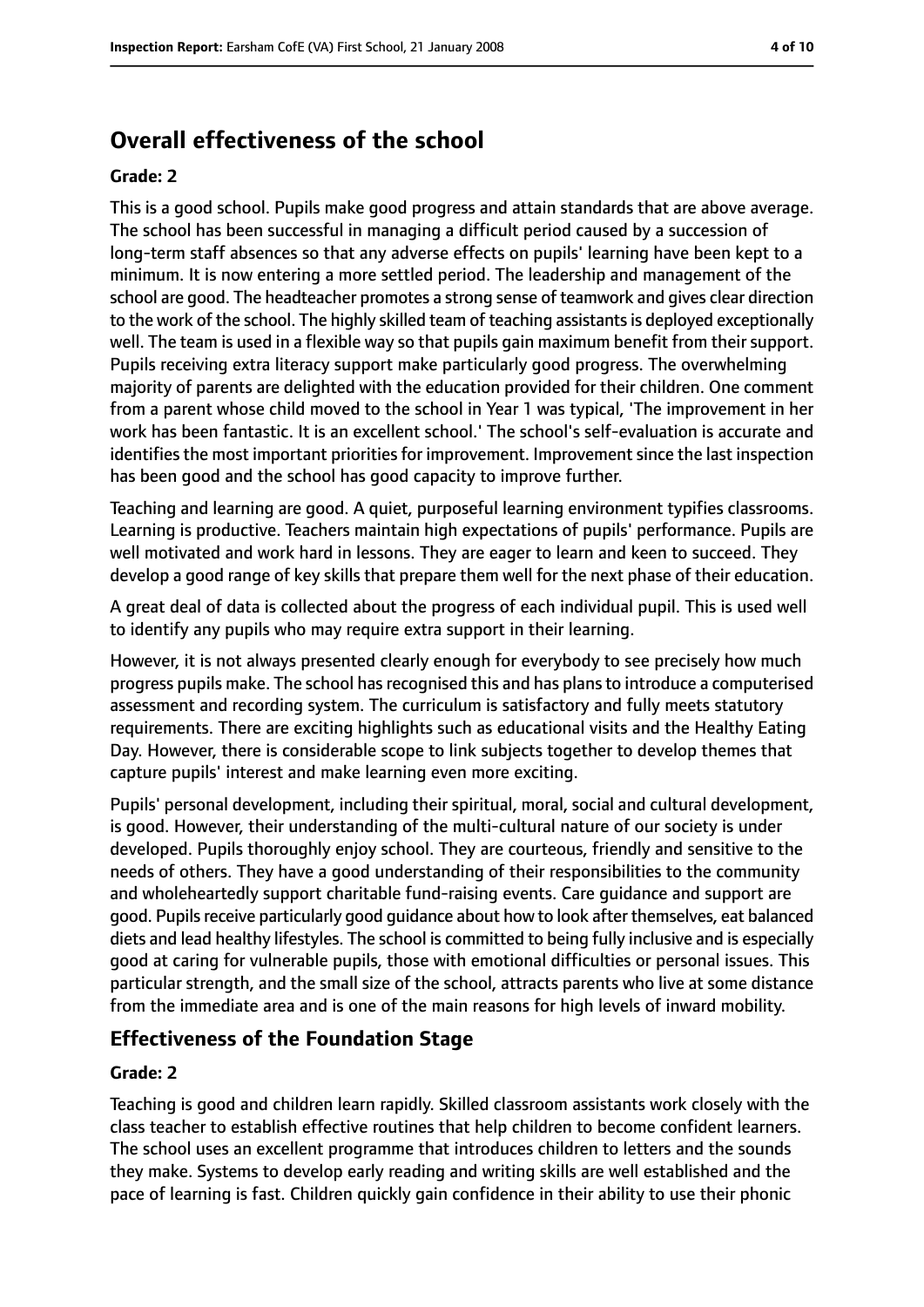skills to build words. Consequently, children get off to a flying start in reading and writing. There is also an appropriate emphasis on numeracy and children enjoy exploring shapes, patterns and numbers. Technology is used well to support learning, especially digital photography to illustrate activities. In story building activities, models are used to set the scene, as for example, in the story of Goldilocks and the Three Bears. These include miniature photographs of children and their friends so that they can include themselves in their stories.

School staff visit children in their homes before they start school. This helps to develop a good partnership in learning between home and school. It also contributes to the children's self-confidence and their readiness for learning. Children make good progress in all areas of learning. By the end of the Reception year most attain standards that are above average.

## **What the school should do to improve further**

- Devise clearer systems to measure the progress pupils are making through the National Curriculum.
- Make better links between subjects to make the curriculum more exciting.
- Develop pupils' understanding of the multi-cultural nature of society.

# **Achievement and standards**

#### **Grade: 2**

All groups of pupils, including those who find learning difficult, make good progress. Children settle happily into the Reception class where they achieve well and attain standards that are above average. Pupils make good progress in Years 1 and 2 and by Year 2 attain standards that are well above average. The results of national assessments at Year 2 in 2007, confirmed that standards were well above average in reading, writing and mathematics. The continuity of pupils' learning has been interrupted by staff absence and this, together with the high proportion of pupils who transfer in to the school, has affected achievement in Years 3 and 4. Some of the newcomers make excellent progress whilst others, who have not benefited from the school's rigorous phonics regime, do not make as much progress due to gaps in their prior learning. Overall, most pupils continue to make good progress in Years 3 and 4 and standards are above average in literacy and numeracy.

# **Personal development and well-being**

#### **Grade: 2**

An overarching feature of pupils' personal development is the confidence they gain. This is fostered by much praise and encouragement. Pupils know that they are successful learners and this feeling of being able to succeed underpins further effective learning. Pupils are polite and well behaved. They help each other in lessons and are good at working collaboratively. They are confident that there is no bullying. Older pupils take turns to organise playground games and help those in need of friendship. Attendance is good.

# **Quality of provision**

## **Teaching and learning**

## **Grade: 2**

Relationships between teachers, pupils and parents are excellent and make a strong contribution to effective learning. Another key strength of the teaching isthe way in which effective routines and procedures have been established. This helps pupils to be confident in knowing exactly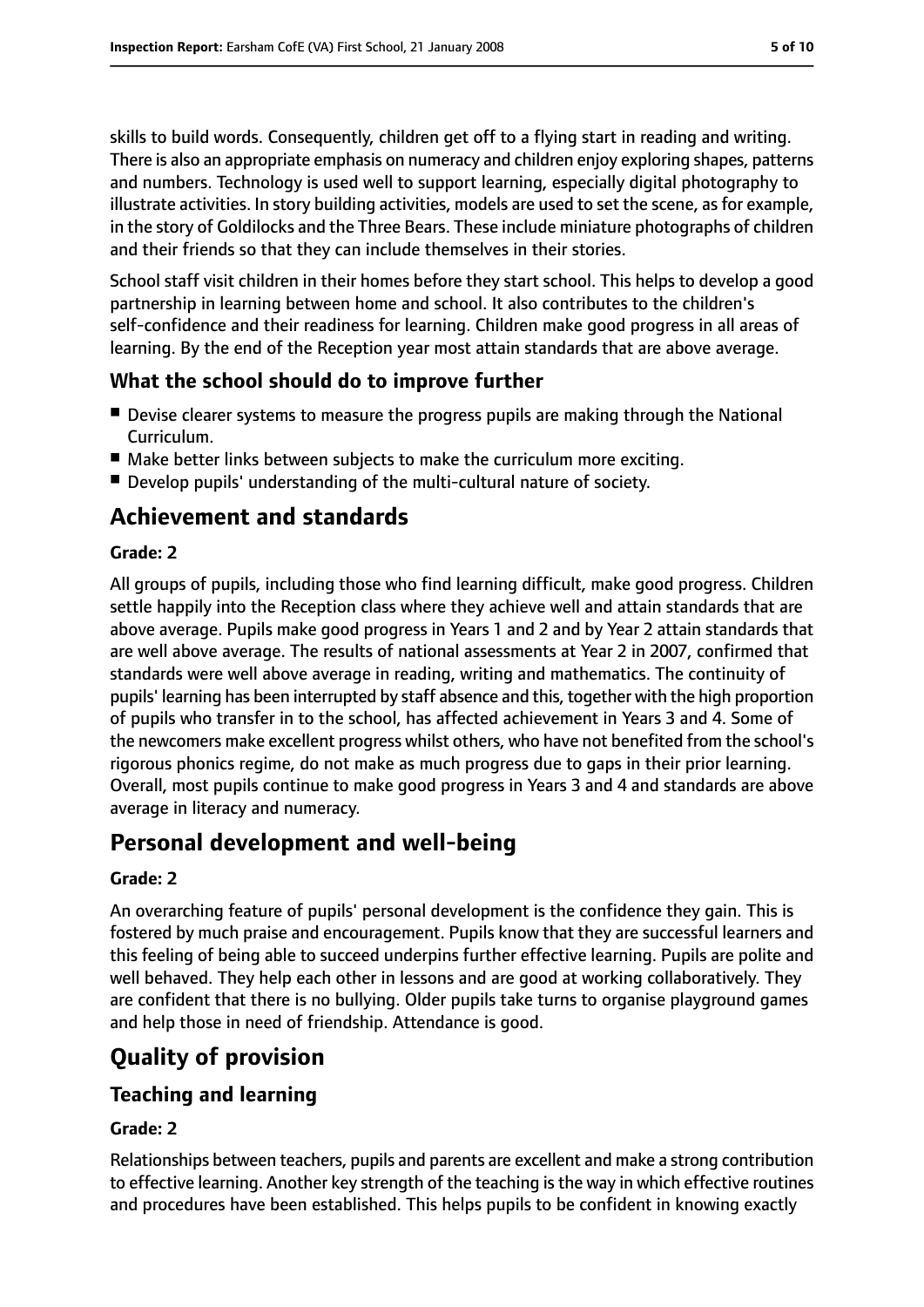what is expected of them. Teachers have a good understanding of what pupils know and what they need to learn next. They set challenging work, especially for the more able pupils. Pupils report that work is neither too hard nor too easy but 'just about right'. Teachers pay close attention to detail and encourage high standards of presentation. The pace of lessons is generally brisk but there are occasions when teachers conduct over-long, whole class question and answer sessions. This restricts opportunities for pupils to be more actively engaged in their learning. Work is marked frequently but the quality of marking is inconsistent. The best gives pupils good guidance on what they need to do to improve their work.

#### **Curriculum and other activities**

#### **Grade: 3**

The curriculum is developing well and includes exciting highlights, such as hatching chicks in the classroom and watching their development. It also includes giving pupils a flavour of learning French, German, Spanish and Italian languages. Personal, social and health education is well planned. An adequate range of visits, visitors and after school clubs enriches learning. There is insufficient emphasis on promoting pupils' understanding of the multi-cultural nature of our society. A good start has been made on making links between subjects but the school has correctly recognised that there is further work to be done on developing themes that make learning even more relevant and exciting.

### **Care, guidance and support**

#### **Grade: 2**

Pastoral care and guidance are excellent. All staff know each individual pupil extremely well so any sign of unhappiness is noted quickly and dealt with sensitively. Safeguarding procedures are robust and meet requirements. Academic guidance is mostly good but pupils' individual targets are not always sufficiently challenging. Provision for pupils who need extra help with their learning is good. Support is pitched at just the right level to help them succeed and so they make good progress and develop good self-esteem. Parents whose children have joined the school in classes other than Reception comment favourably on how quickly their children become part of the school family and how well they are helped to succeed.

## **Leadership and management**

#### **Grade: 2**

The headteacher plays a key role in the school's growing success. Parents recognise this: 'The headteacher sets the tone and makes sure that all children flourish.' The leadership team is well organised and all leaders make a strong contribution to the school's development. The performance of each individual pupil is analysed closely and every effort is made to ensure that they achieve success. School governors monitor the work of the school closely. The headteacher and governors ensure that teachers and support staff receive good in-service training. As part of this programme, teachers and their classroom assistants, frequently visit other schools to capture elements of good practice that they can use themselves. Finances are managed well. Communications with parents are good and the school's website is particularly informative. The school suffers from extremely cramped accommodation but efficient organisation and careful use of limited space make sure that daily routines operate smoothly. Plans for a new school building have been prepared but the work is overdue.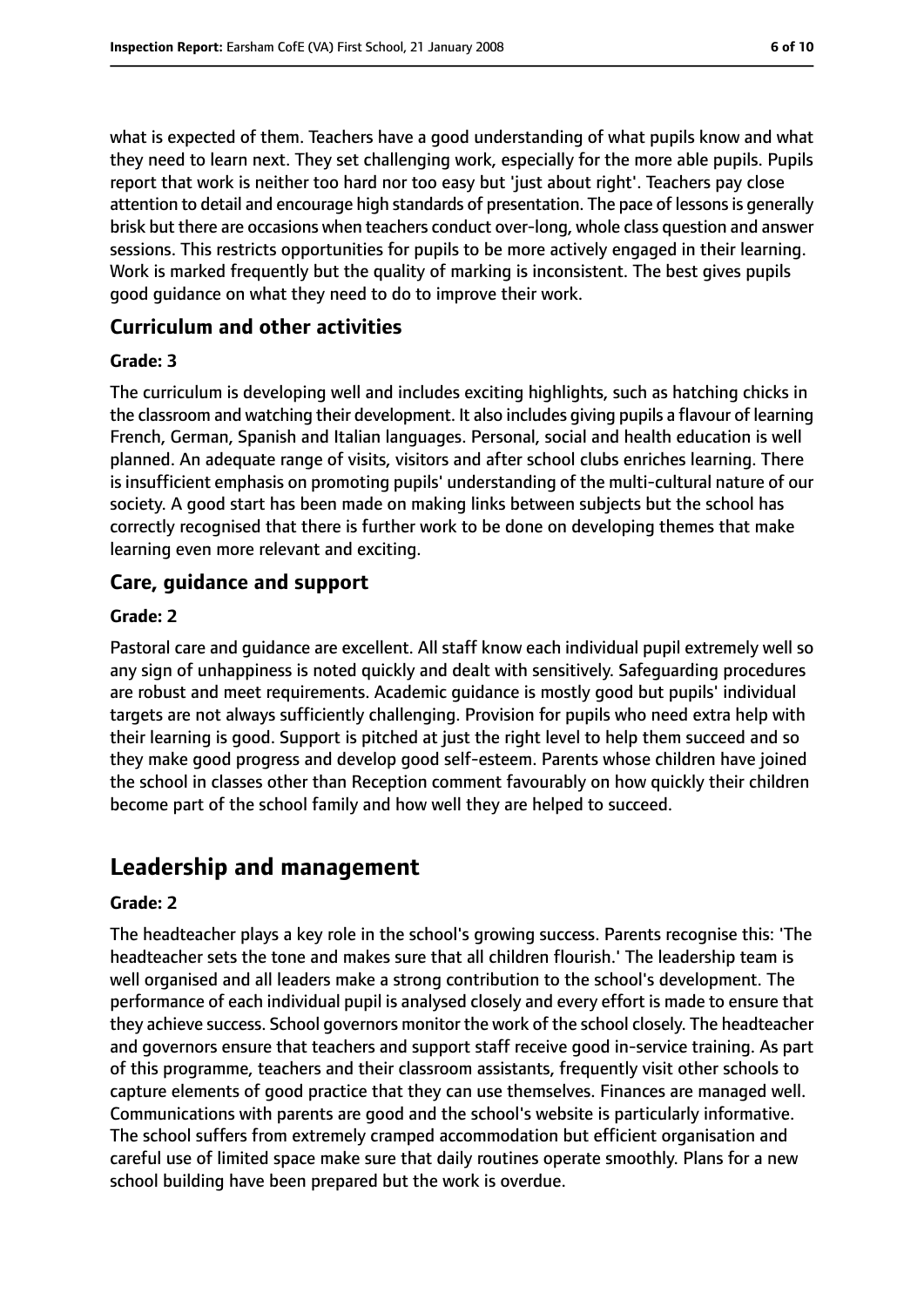**Any complaints about the inspection or the report should be made following the procedures set out in the guidance 'Complaints about school inspection', which is available from Ofsted's website: www.ofsted.gov.uk.**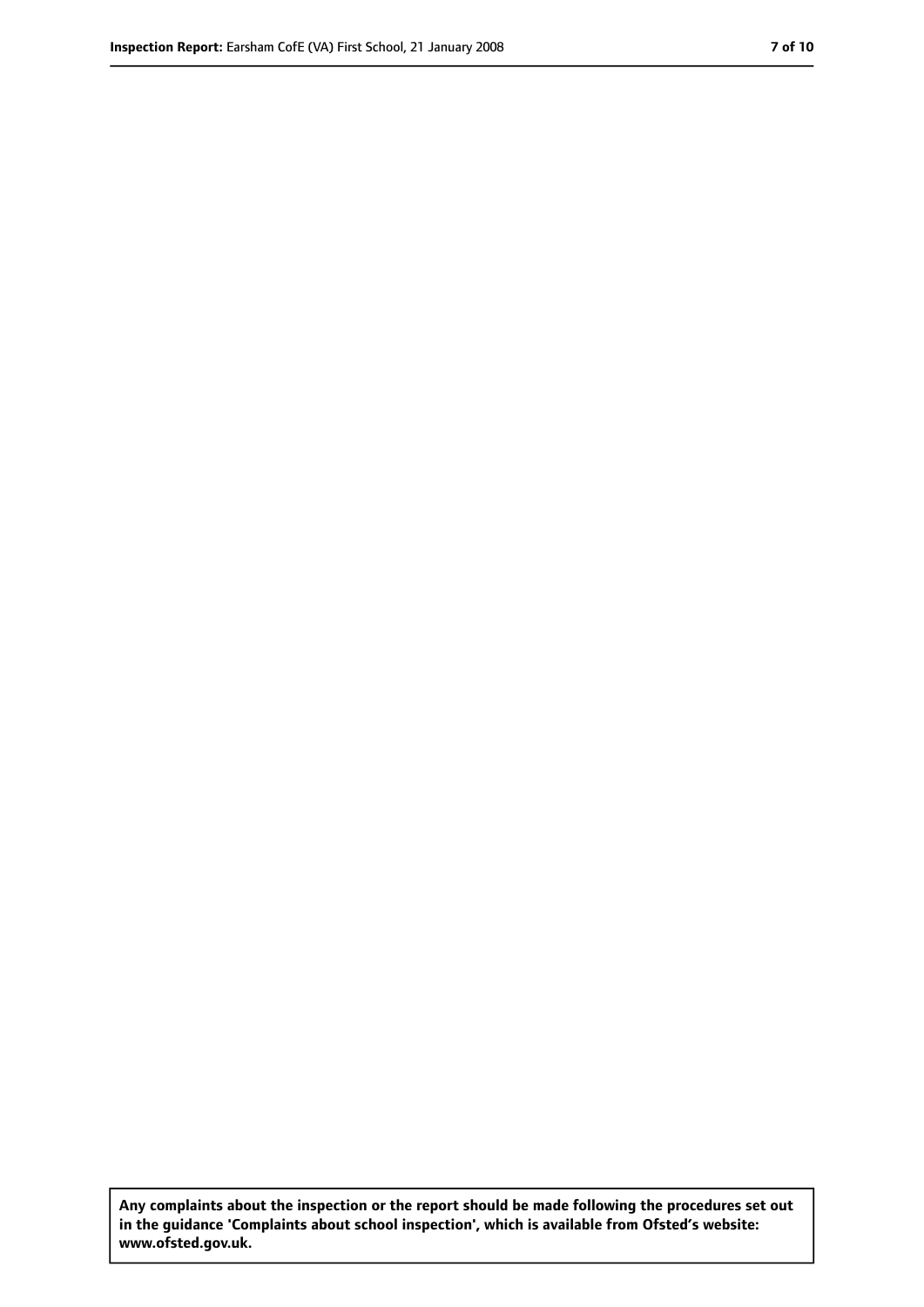# **Inspection judgements**

| $^{\backprime}$ Key to judgements: grade 1 is outstanding, grade 2 good, grade 3 satisfactory, and | <b>School</b>  |
|----------------------------------------------------------------------------------------------------|----------------|
| arade 4 inadequate                                                                                 | <b>Overall</b> |

## **Overall effectiveness**

| How effective, efficient and inclusive is the provision of education, integrated<br>care and any extended services in meeting the needs of learners? |     |
|------------------------------------------------------------------------------------------------------------------------------------------------------|-----|
| Effective steps have been taken to promote improvement since the last<br>inspection                                                                  | Yes |
| How well does the school work in partnership with others to promote learners'<br>well-being?                                                         |     |
| The effectiveness of the Foundation Stage                                                                                                            |     |
| The capacity to make any necessary improvements                                                                                                      |     |

### **Achievement and standards**

| How well do learners achieve?                                                                               |  |
|-------------------------------------------------------------------------------------------------------------|--|
| The standards <sup>1</sup> reached by learners                                                              |  |
| How well learners make progress, taking account of any significant variations between<br>groups of learners |  |
| How well learners with learning difficulties and disabilities make progress                                 |  |

## **Personal development and well-being**

| How good is the overall personal development and well-being of the<br>learners?                                  |  |
|------------------------------------------------------------------------------------------------------------------|--|
| The extent of learners' spiritual, moral, social and cultural development                                        |  |
| The extent to which learners adopt healthy lifestyles                                                            |  |
| The extent to which learners adopt safe practices                                                                |  |
| How well learners enjoy their education                                                                          |  |
| The attendance of learners                                                                                       |  |
| The behaviour of learners                                                                                        |  |
| The extent to which learners make a positive contribution to the community                                       |  |
| How well learners develop workplace and other skills that will contribute to<br>their future economic well-being |  |

## **The quality of provision**

| How effective are teaching and learning in meeting the full range of the<br>learners' needs?          |  |
|-------------------------------------------------------------------------------------------------------|--|
| How well do the curriculum and other activities meet the range of needs<br>and interests of learners? |  |
| How well are learners cared for, guided and supported?                                                |  |

 $^1$  Grade 1 - Exceptionally and consistently high; Grade 2 - Generally above average with none significantly below average; Grade 3 - Broadly average to below average; Grade 4 - Exceptionally low.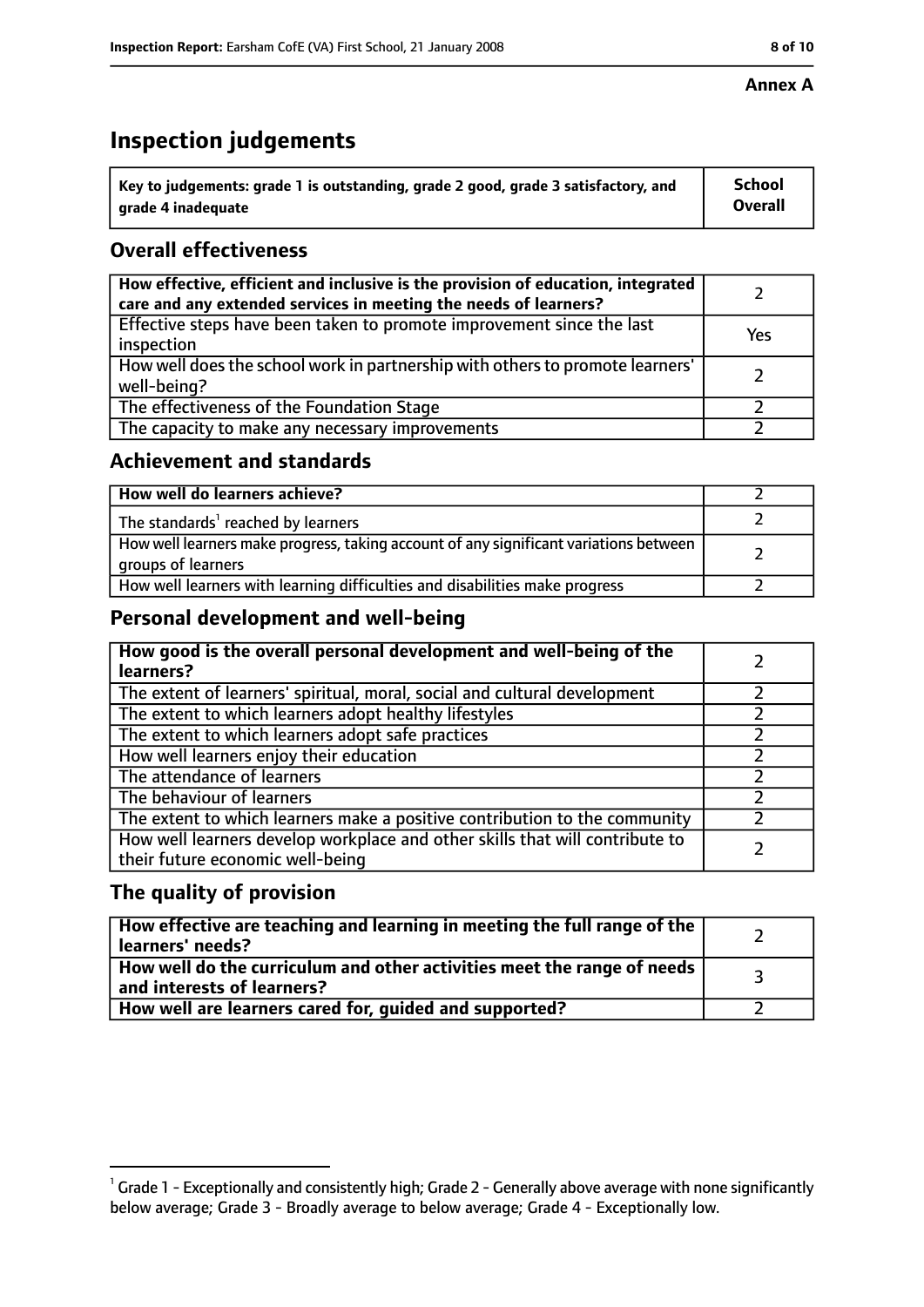# **Leadership and management**

| How effective are leadership and management in raising achievement<br>and supporting all learners?                                              |     |
|-------------------------------------------------------------------------------------------------------------------------------------------------|-----|
| How effectively leaders and managers at all levels set clear direction leading<br>to improvement and promote high quality of care and education |     |
| How effectively leaders and managers use challenging targets to raise standards                                                                 |     |
| The effectiveness of the school's self-evaluation                                                                                               |     |
| How well equality of opportunity is promoted and discrimination tackled so<br>that all learners achieve as well as they can                     |     |
| How effectively and efficiently resources, including staff, are deployed to<br>achieve value for money                                          |     |
| The extent to which governors and other supervisory boards discharge their<br>responsibilities                                                  |     |
| Do procedures for safequarding learners meet current government<br>requirements?                                                                | Yes |
| Does this school require special measures?                                                                                                      | No  |
| Does this school require a notice to improve?                                                                                                   | No  |